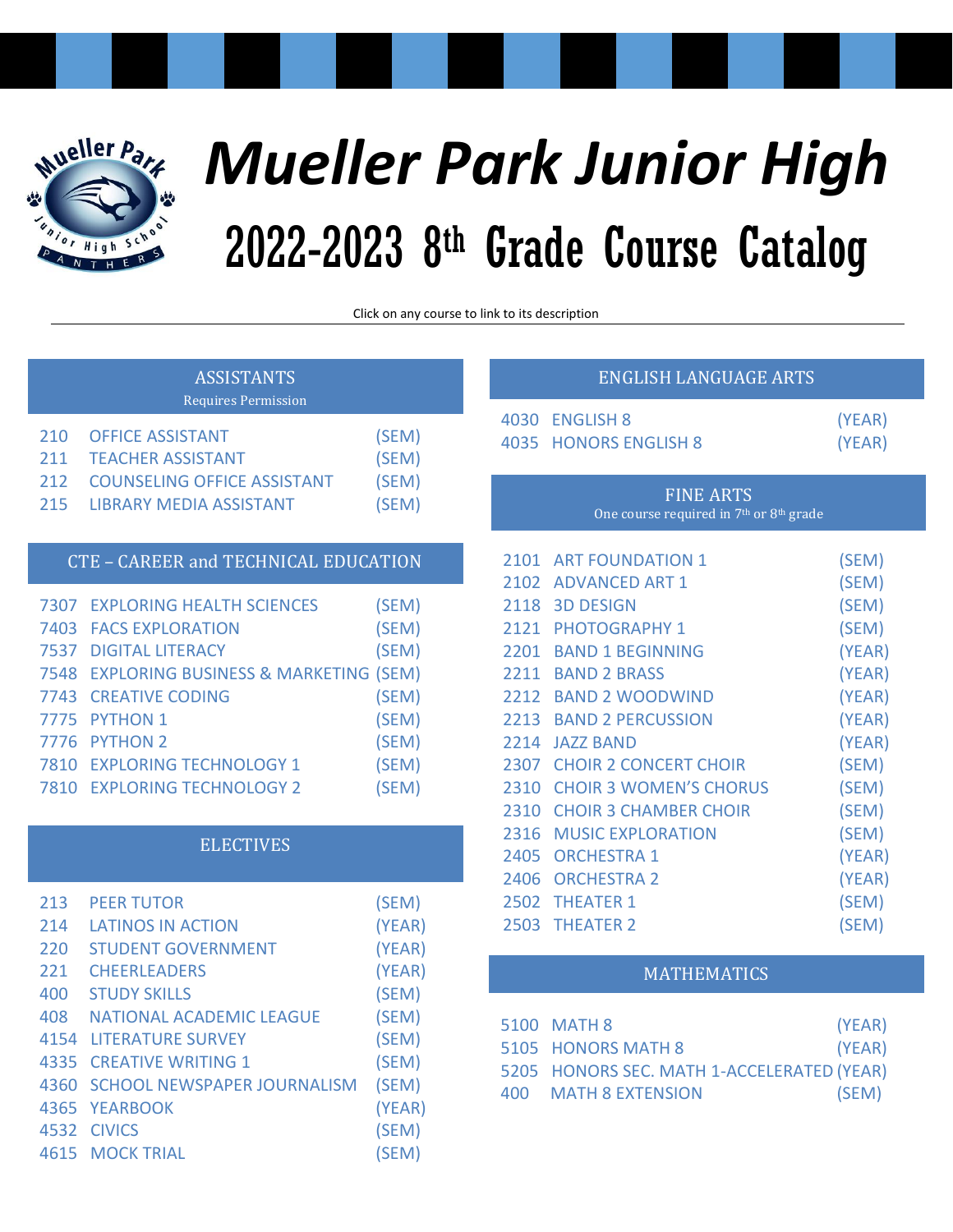

# *Mueller Park Junior High* 2022-2023 8 th Grade Course Catalog

Click on any course to link to its description

| PHYSICAL EDUCATION/HEALTH<br>One course required in 7 <sup>th</sup> or 8 <sup>th</sup> grade |                                                                                                                                                    |                                                        |  |
|----------------------------------------------------------------------------------------------|----------------------------------------------------------------------------------------------------------------------------------------------------|--------------------------------------------------------|--|
|                                                                                              | 1000 HEALTH EDUCATION<br>1021 FITNESS 8<br>1021 FITNESS 8 BASKETBALL<br>1041 YOGA/ZUMBA/AEROBICS                                                   | (SEM)<br>(SEM)<br>(SEM)<br>(SEM)                       |  |
| <b>SCIENCE</b>                                                                               |                                                                                                                                                    |                                                        |  |
|                                                                                              | 6100 SCIENCE 8<br><b>6101 HONORS SCIENCE 8</b>                                                                                                     | (YEAR)<br>(YEAR)                                       |  |
| <b>SOCIAL STUDIES</b>                                                                        |                                                                                                                                                    |                                                        |  |
|                                                                                              | <b>4510 US HISTORY</b><br><b>4514 HONORS US HISTORY</b>                                                                                            | (YEAR)<br>(YEAR)                                       |  |
|                                                                                              | <b>WORLD LANGUAGES</b>                                                                                                                             |                                                        |  |
|                                                                                              | 3110 SPANISH 1<br>3120 SPANISH 2<br>3235 DLI FRENCH CULTURE/MEDIA<br>3242 H DLI FRENCH 4<br>3335 DLI CHINESE CULTURE/MEDIA<br>3342 H DLI CHINESE 4 | (YEAR)<br>(YEAR)<br>(SEM)<br>(YEAR)<br>(SEM)<br>(YEAR) |  |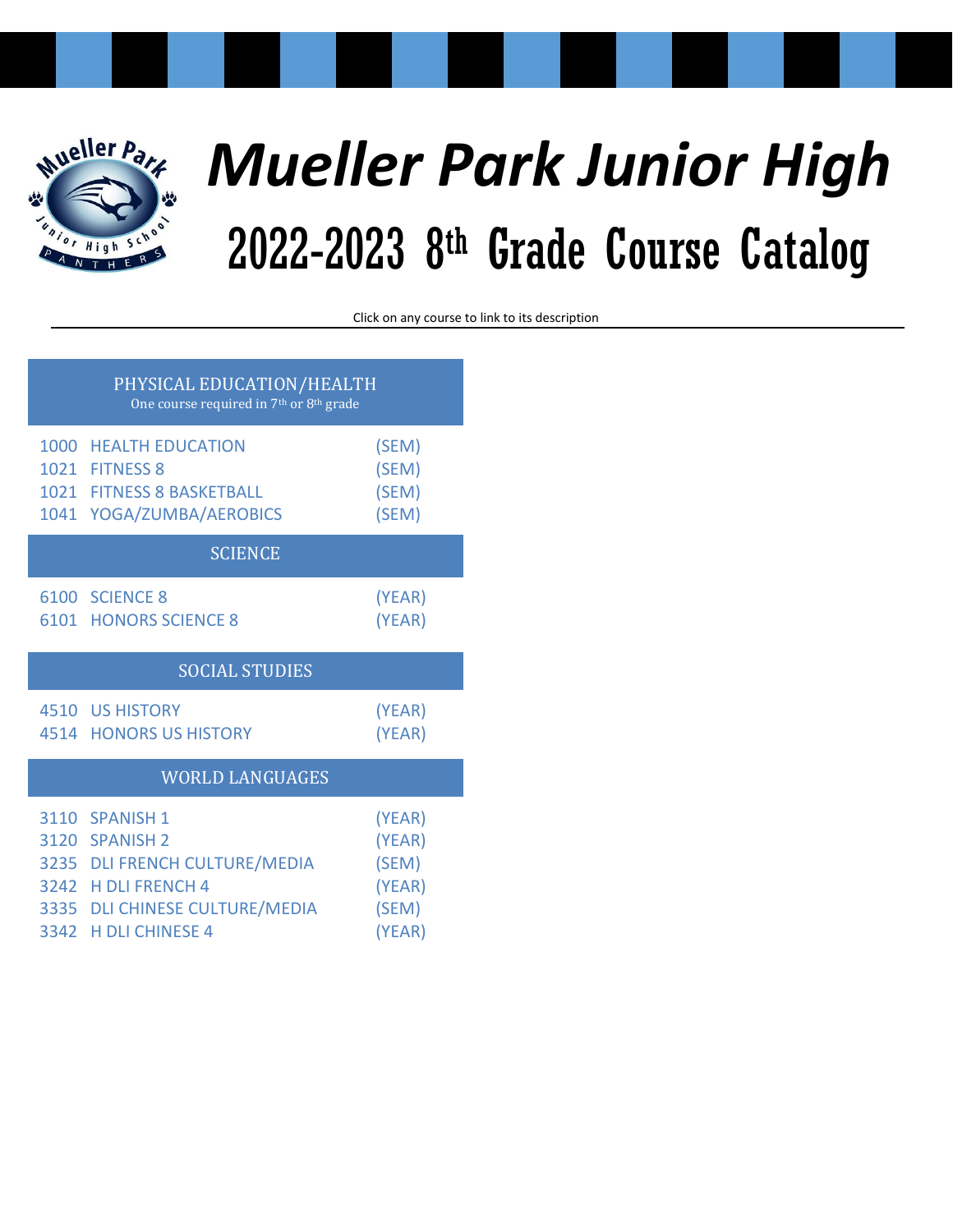## <span id="page-2-4"></span><span id="page-2-3"></span>**210 Office Assistant (semester)**

## *Preapproval by office secretary. Graded Pass/Fail*

The office assistant will be under the direction of the secretaries. Duties include filing reports, absentee listings, mailings, checking students in and out of school, calling parents about attendance, assisting the public at the counter, and learning to use the copy machines and the intercom. Office assistants also learn the proper way to answer the telephone. Student must have good attendance and grades to be an office assistant. There will be limited enrollment, an application process, and an interview.

## <span id="page-2-5"></span>**211 Teacher Assistant (semester)**

## *Preapproval by teacher. Graded Pass/Fail*

The teacher assistant will be under the direction of one teacher. The teacher will assign duties to the assistant as needed. Students assist teachers in typing, filing, bulletin boards, tutoring, etc. Student application required.

# <span id="page-2-6"></span>**212 Counseling Office Assistant (semester)**

## *Preapproval by counselor. Graded Pass/Fail*

The counseling office assistant will be under the direction of the counseling department and will work closely with the counseling secretary. Duties may include filing, answering parent phone calls, looking up classes, delivering passes, showing new students where their classes are in the building, and various other projects throughout the year. Student application, satisfactory citizenship, and counselor approval required.

## <span id="page-2-7"></span>**215 Library Media Assistant (semester)**

## *Preapproval by librarian. Graded Pass/Fail*

Library Skills is designed for students who enjoy variety in their daily tasks, who are computer literate, and like to read. Inclass assignments, checking books in and out, shelving books, and completing errands and tasks for the operation of the library. Students must have a 3.0 GPA. Applications for Library Skills/Media Assistant can be picked up in the Media Center.

*Back to Course List*

# CAREER AND TECHNICAL EDUCATION

# <span id="page-2-1"></span><span id="page-2-0"></span>**7307 Exploring Health Science (semester)**

An exploratory and hands on course designed to increase awareness of health science professions and explore opportunities in the Health Science pathway.  The course explores legal and ethical behaviors, basic communication skills, basic structures and functions of the body, basic healthcare and first aid skills.  Students will gain knowledge of the Career and Technical Study Organization (CTSO) associated with healthcare – HOSA:  Future Health Professionals, and possible participation in the CTSO. 

# **7404 FACS Exploration (semester)**

## **Fee: \$15**

<span id="page-2-2"></span>This course provides students the opportunity to develop essential skills in the various career pathways related to Family and Consumer Sciences (FACS). Students will explore and cultivate skills in food and nutrition sciences, childcare, interior design, clothing and textile construction, fashion design and merchandising, consumerism, entrepreneurship, family relationships, personal responsibility, and career and job-related tasks. This course will strengthen comprehension of concepts and standards outlined in Sciences, Technology, Engineering and Math (STEM) education

# **7537 Digital Literacy (semester)**

## **Fee: \$5**

This course is an introduction to computer literacy. Students will have opportunities to develop innovative products and processes using technology that encourages creativity, critical thinking, productivity, and collaboration in the classroom and day-to-day life. Students will demonstrate a sound understanding of technology concepts, systems and operations. Students will understand human, cultural and societal issues relating to technology, digital lifestyles, and practice legal and ethical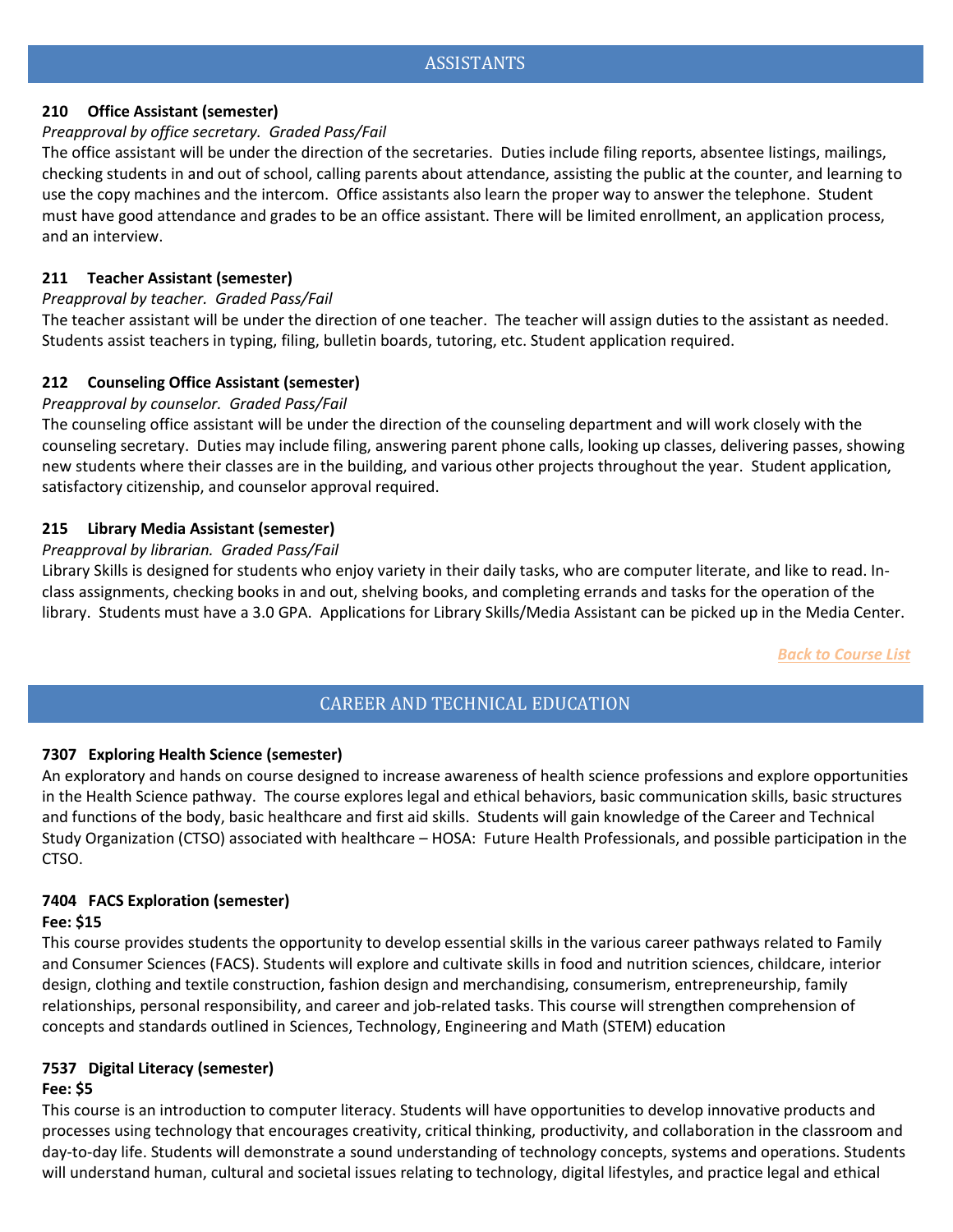behavior. Skills will be demonstrated by creating a project for a different content area. This course is aligned with national and international standards and the Utah Core to prepare students across multiple levels of skills.

# <span id="page-3-0"></span>**7548 Exploring Business & Marketing (semester)**

# **Fee: \$15**

Students will have an opportunity to explore the Business and Marketing profession through numerous hands-on activities and the ability to examine and create their own business proposals. During the course students will participate in business basics, marketing, employment skills, entrepreneur, finance, accounting, and leadership skills. The students will be exposed to the different career options and courses within the Business and Marketing Career Pathway.

# **7743 Creative Coding (semester)**

# **Fee: \$10**

Creative Coding through Games and Apps is a first-semester course for introduction to programming for the early secondary grades. The course is designed to attract and reach a broad and diverse range of students, including those who may have never considered programming. Students learn how to code by working in a real software development environment to design, program and publish mobile apps and games. Learning to code by creating real products, students discover how to make amazing things and have an impact on their world.

# **7775 Python 1 (semester)**

<span id="page-3-1"></span>There are many coding languages being used by computer coders but one of the most used, and growing in popularity, is Python. This course will take you through the basics of Python 3 and help you build your skills to the point where you will be able to create simple games and work on and edit more complex games with Python coding language. Students will become fluent in the understanding and use of basic Python syntax including learning how to create and use variables, define, and use functions, while-true loops, if/else statements, multipliers and more. We will create some of our own sprites (game characters) and use these in Python coded games of student's creation. If you have done some work in Python already, great, but no previous coding experience is necessary for this course.

# **7776 Python 2 (semester)**

Python is a language with a simple syntax, and a powerful set of libraries. It is an interpreted language, with a rich programming environment, including a robust debugger and profiler. While it is easy for beginners to learn, it is widely used in many scientific areas for data exploration. This course is an introduction to the Python programming language for students without prior programming experience.

# **7810 Exploring Technology 1 (semester)**

# **Fee: \$10**

<span id="page-3-2"></span>This course is a comprehensive action-based educational program that explores and introduces the knowledge to develop skills related to the following topics: technology, manufacturing, flight, electronics, engineering and applied physics. The course includes hands-on projects such as: boomerangs, thermal casting, electrical circuits and hot air balloons.

#### **7810 Exploring Technology 2 (semester) Fee: \$10**

This course incorporates math, science, and technology to solve everyday problems. Exploring Tech II is Design and Modeling. The students will be using 3-D modeling to introduce the design process. Students will learn how 3-D modeling has influenced their lives and they will create models to solve problems. The course includes hands-on projects like: air rockets, air-racers, boomerangs and CO<sup>2</sup> dragsters. The emphases of this class is on technological read and follow instructions.

*Back to Course List*

# **ELECTIVES**

# <span id="page-3-4"></span><span id="page-3-3"></span>**213 Peer Tutor (semester)**

*Graded Pass/Fail* **Peer Tutor Support Classes:** These students help other students who have special or behavioral needs. Responsibilities may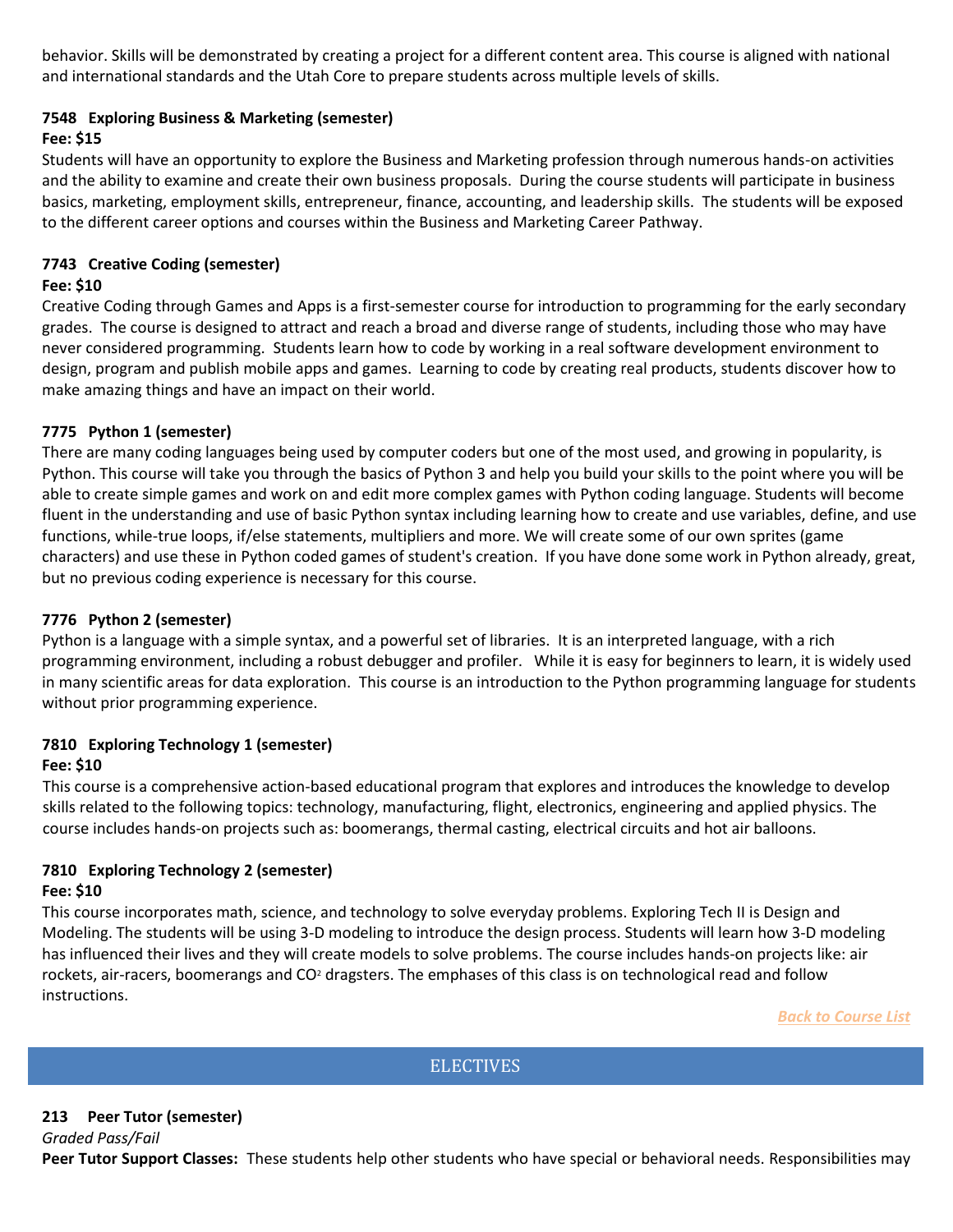include accompanying them to general education classes such as Art and PE, working in a small group setting, or helping a student one-on-one with individual academic goals. Students will be assigned to an Academic-Social-Communication (ASC) class. Students taking this class must be academically capable and model proper behavior at all times. They should be willing to interact appropriately and look for opportunities to help under the direction of the teacher.

## <span id="page-4-0"></span>**214 Latinos in Action (year)**

## *Preapproval by teacher needed*

The mission of Latinos in Action class is to empower youth through leadership, service, education, and civic engagement. Time in class will be spent on developing leadership skills, organizing activities, and initiating service projects together. In LIA you will also be trained as a literacy tutor and will spend time working with students at a local elementary school. To participate in the Latinos in Action class, students must maintain a GPA of 2.0 or higher and submit an application.

## **220 Student Government (year)**

Student Government is a program designed to teach leadership, cooperation, and other social skills. It is a class run mostly by the student leaders under the direction of an advisor. Student Government plans and directs school activities and two assemblies during the year. They are also responsible for promoting school spirit, sponsoring a school-wide service project, and implementing other activities as assigned by the administration. Admission is by election and/or application only.

## <span id="page-4-1"></span>**221 Cheerleaders (year)**

Please see advisor for more information.

#### **400 Study Skills (semester)**

This is comprehensive positive youth development, organization, and study skills program. The program focuses on young adolescent's life and citizenship skills with a caring and consistent environment.

#### **408 National Academic League (semester)**

The National Academic League is a class that combines competitiveness, strategy, teamwork, and cooperation in a group effort focusing on learning problem solving skills, critical thinking, and scholarship. In this class, students will cover game strategies as well as content from Math, English, Science, History, Geography, and Current Events. The skills used in a National Academic League competition have a lot of applications in other classes. If you are interested in being on the team, this is a good resource to prepare, if you are not interested in being on the team, it is a good place to build your skill set, and learn strategies for success.  

#### **4154 Literature Survey (semester)**

<span id="page-4-2"></span>This enriched, project and discussion-based class will focus on contemporary literature and issues. Students will practice speaking and listening skills as they connect themes to relevant world problems. Offered as a joint 7th & 8th grade class OR 9th grade only class.

#### **4335 Creative Writing 1 (semester)**

Students will focus on the art of storytelling, for both fiction and non-**f**iction, in several genres. Principles of plot structure, characterization, voice, dialogue, description, and point of view will be studied and practiced, with the end goal of producing polished prose, poetry, and dramatic writing. At the end of the course, students should have the student who enjoys writing and composing and is looking to improve their ability to bring their ideas to life on paper. This course is not designed to remediate basic skills in grammar and spelling.

#### **4360 School Newspaper Journalism (semester)**

Journalism 1 gives students the chance to explore the nature and ethics of news. Students will learn to identify newsworthy topics, conduct interviews, and write stories based on real school and community events. Students in this class will need to be self-motivated and creative. They must be prepared to work closely and productively on their own and with others. They must be prepared to do some work outside of class and should enjoy writing.

#### **4365 Yearbook (year) – by Application Only**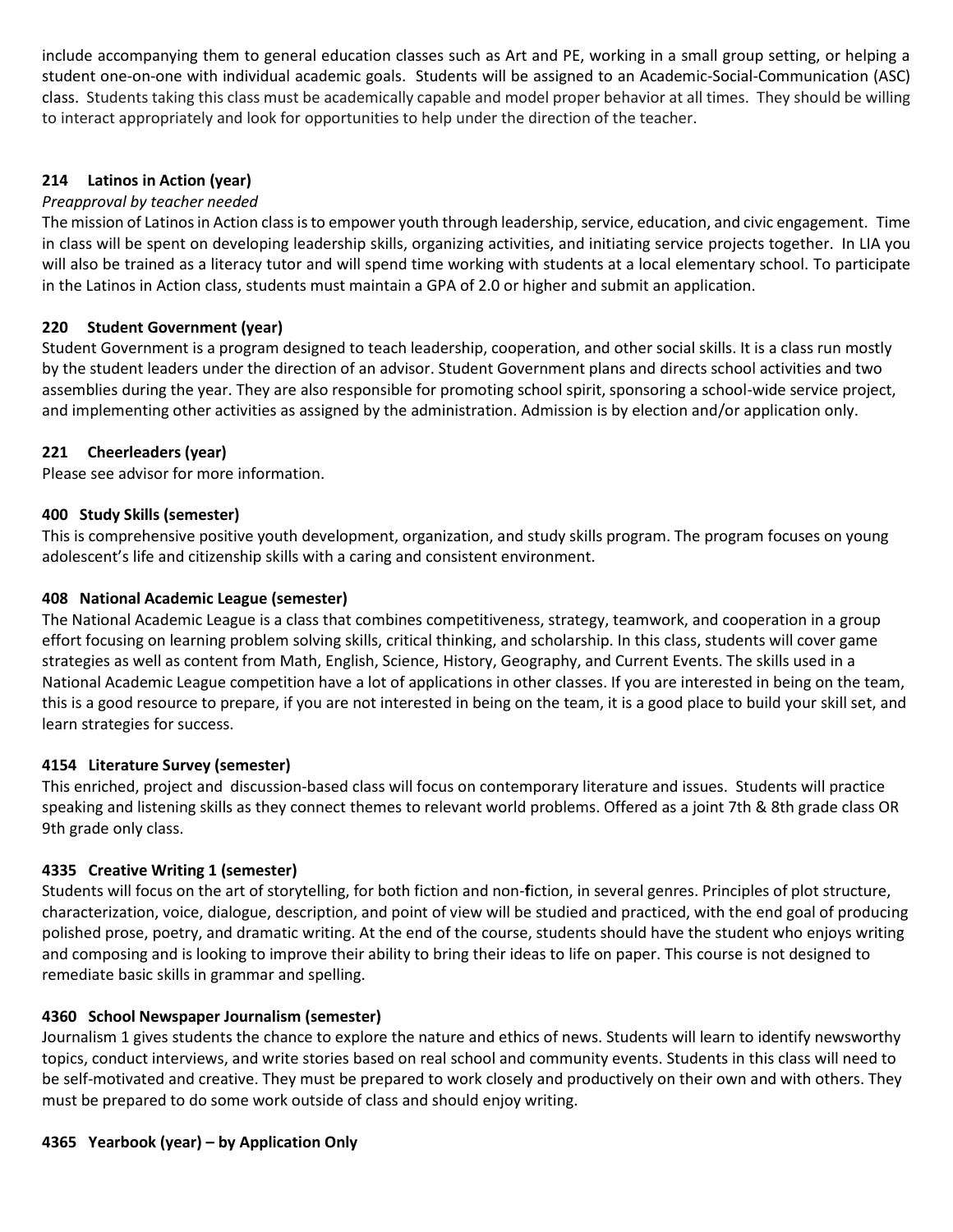<span id="page-5-1"></span>Welcome to the yearbook staff! The yearbook course is designed to introduce, strengthen, and eventually apply technical and photo taking skills through the actual production of the school yearbook. Students will build skills in teamwork, brainstorming, content management, responsibility, writing, graphic design, photography and distribution. The final product of this class will be the school yearbook which will reflect the standard of excellence that Muller Park Junior High continually strives to meet. I look forward to a fantastic year working with you. Application Needed

#### <span id="page-5-2"></span>**4532 Civics (semester)**

In this class you'll learn about the foundations of our government, the Declaration of Independence, the Constitution, and the Bill of Rights. You'll also learn about our government structure--both state and federal, economic principles, elections and voting, the judicial system, the rule of law, and the roles, responsibilities, and opportunities of citizenship.

#### **4615 Mock Trial (semester)**

In this course students have the chance to be involved in a simulated courtroom experience. They will be provided facts, signed affidavits, and other legal information regarding court cases. Students play roles of witnesses, attorneys, clerks, and bailiffs in courtrooms. Students prepare to participate in a state competition.

*Back to Course List*

# ENGLISH LANGUAGE ARTS

#### <span id="page-5-4"></span><span id="page-5-3"></span>**4030 English 8 (year)**

<span id="page-5-0"></span>English 8 students will practice reading, writing, and discussion skills. Reading strategies will be used to increase comprehension and enable students to write more complex texts. Students will especially focus on inquiry, argument, and informational writing. Students will be required to read one book outside of class per term and complete book assessments. Students will write an essay each month, which may require occasional homework. There will be plentiful practice and review in class.

#### **4035 Honors English 8 (year)**

Honors English 8 students will improve reading, writing, inquiry, and presentation skills through project-based cognitive development and rubrics. Students will focus on reading/analyzing complex texts and writing narrative, argumentative, and informational pieces. They will also develop skills in word meanings, point of view, sentence patterns, and other focus areas. Honors students are expected to handle rapid pacing, increased rigor, and greater complexity in learning situations. They will be exploring relevant, powerful themes as they learn. They will be using the Summit Platform to access and drive this learning in conjunction with teacher instruction and group collaboration. 

#### **4225 Read 180 (year)**

This course is designed to strengthen reading skills. READ 180 is a research-based reading intervention program designed to raise the reading levels and test scores of struggling readers. While strengthening these skills, the English core will also be addressed and taught. The class is divided into sections: whole group instruction, small group/individualized instruction, independent and modeled reading, and content-based reading.

<span id="page-5-6"></span><span id="page-5-5"></span>**Students are placed in this class by administration and counselors based on reading test scores.**

*Back to Course List*

FINE ARTS One course required in 7<sup>th</sup> or 8<sup>th</sup> grade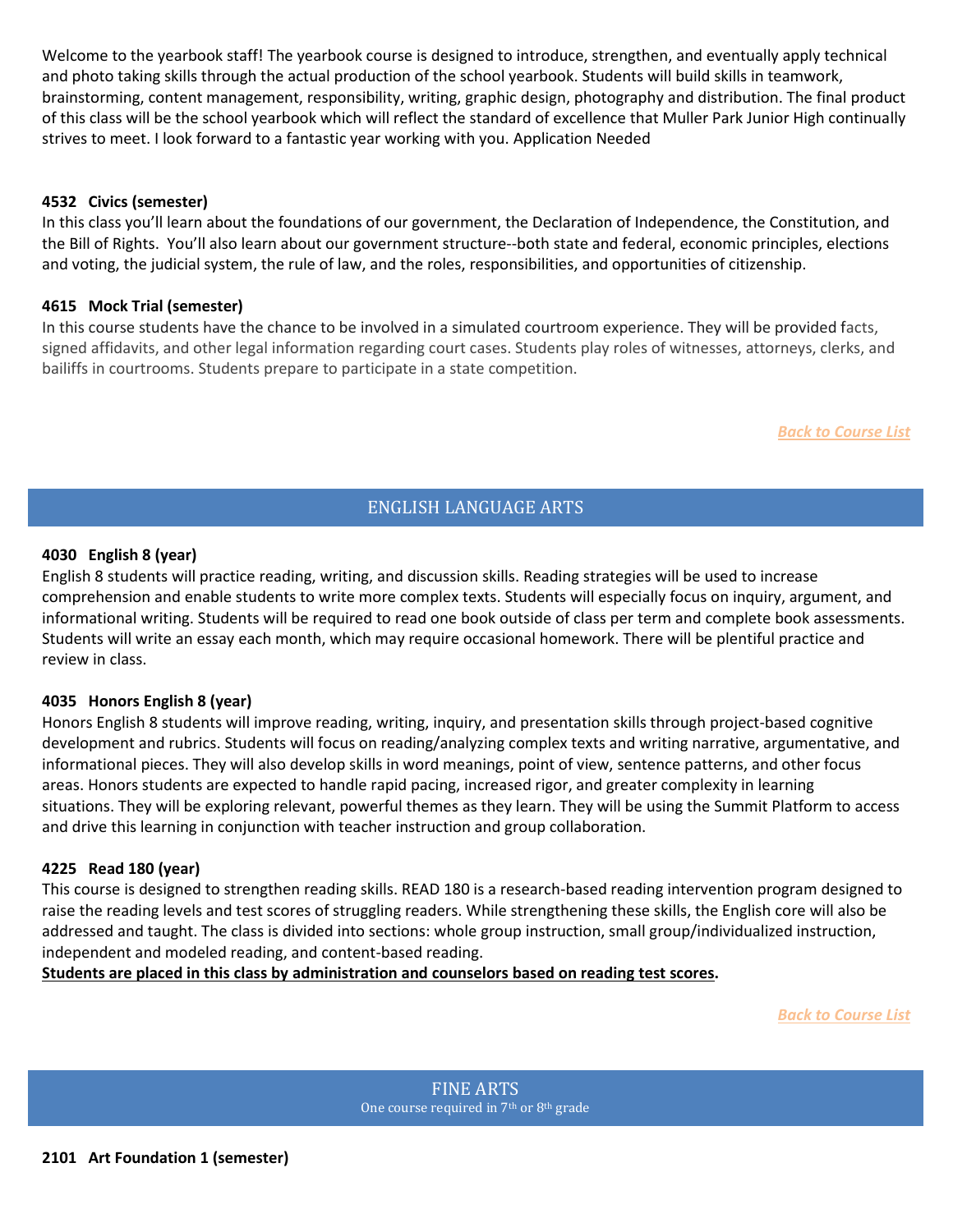# **Fee: \$15**

<span id="page-6-0"></span>This class will have special emphasis on introductory exploration of the world of art. Projects will introduce the student to art principles and elements such as line, balance, value, proportion, etc. Projects would include but not be limited to collage, cartooning, shading and perspective.

# **2102 Advanced Art 1 (semester)** – *prerequisite Art Foundations 1*

# **Fee: \$15**

<span id="page-6-1"></span>This is a continuation of Foundation I with increased emphasis on the elements and principles of line, balance, value, proportion, etc. Projects will include working with pastels, watercolors, colored pencil, print making and lettering.

# **2118 3D Design (semester)**

# **Fee: \$15\***

This course explores working with and creating 3-dimensional works of art. Students will learn to plan, create, present, and show their works of art. They will also learn about the history of 3D art through time and how it is applicable today. Some materials used but not limited to are cardboard, clay, papier mache, etc.

# **2121 Photography 1 (semester)**

# **Fee: \$15\***

Intro to Digital Photography is a course to teach students the basics of photography, editing, and creative problem solving through digital media. Photography students will learn how to use a digital camera to create a well exposed photo, effectively compose, and create photographs. Students will learn basic photo editing and file organization in Adobe Lightroom, alongside some basic editing in Adobe Photoshop. The history of photography will be taught to inform the students of how digital photography came to be, as well as how photography has impacted the world as we know it today. Career avenues concerning digital photography and editing will be explored and modeled within class assignments.

# **2201 Band 1 Beginning (year) – Brass, Percussion, Woodwinds**

Beginning Band 1 is beginning instruction in playing an instrument. Emphasis is on tone production, note reading, and basic skills of playing a musical instrument. For brass and woodwind instruments, no experience is necessary. Instruments include trumpet, trombone, French horn, baritone, tuba, flute, oboe, clarinet, bass clarinet, bassoon, alto saxophone, and tenor saxophone. The French horn, baritone, and tuba are available from the school to rent. A limited number of oboes, bass clarinets, tenor saxophones, and bassoons are available from the school to rent. No drum set playing is taught. **Students must have one or more years of successful piano lessons to be considered for the percussion section.** Instrument selection will take place following registration, under the supervision of the Director of Bands. Summer Band or private lessons are encouraged. Some instruments are available for rent from the school for \$95.00. The fee covers the year and should be paid during registration in the fall. All Beginning Band students will participate in the Fall, Christmas and Spring concerts.

# <span id="page-6-2"></span>**2211 Band 2 Brass (year)** – *prerequisite Band 1 Brass*

Band 2 - Brass will be an expansion of skills and knowledge learned in the beginning class. Emphasis is on personal skill development, improvement in note reading, rhythm reading, and tone production. Festivals and solo experiences are introduced at this level. The full band experience will be at concerts and festivals.

# <span id="page-6-3"></span>**2212 Band 2 Woodwind (year)** – *prerequisite Band 1 Woodwind*

Woodwinds will be an expansion of skills and knowledge learned in the beginning class. Emphasis is on personal skill development, improvement in note reading, rhythm reading, and tone production. Festivals and solo experiences are introduced at this level. The full band experience will be at concerts and festivals.

# <span id="page-6-4"></span>**2213 Band 2 Percussion (year)** – *prerequisite Band 1 Percussion*

# **Fee: \$50 for school percussion instrument rental**

<span id="page-6-5"></span>Band 2 - Percussion will be an expansion of skills and knowledge learned in the beginning class. Emphasis is on personal skill development, improvement in note reading and rhythm reading. Additional percussion instruments are taught at this level. Festivals and solo experiences are introduced at this level. The full band experience will be at concerts and festivals.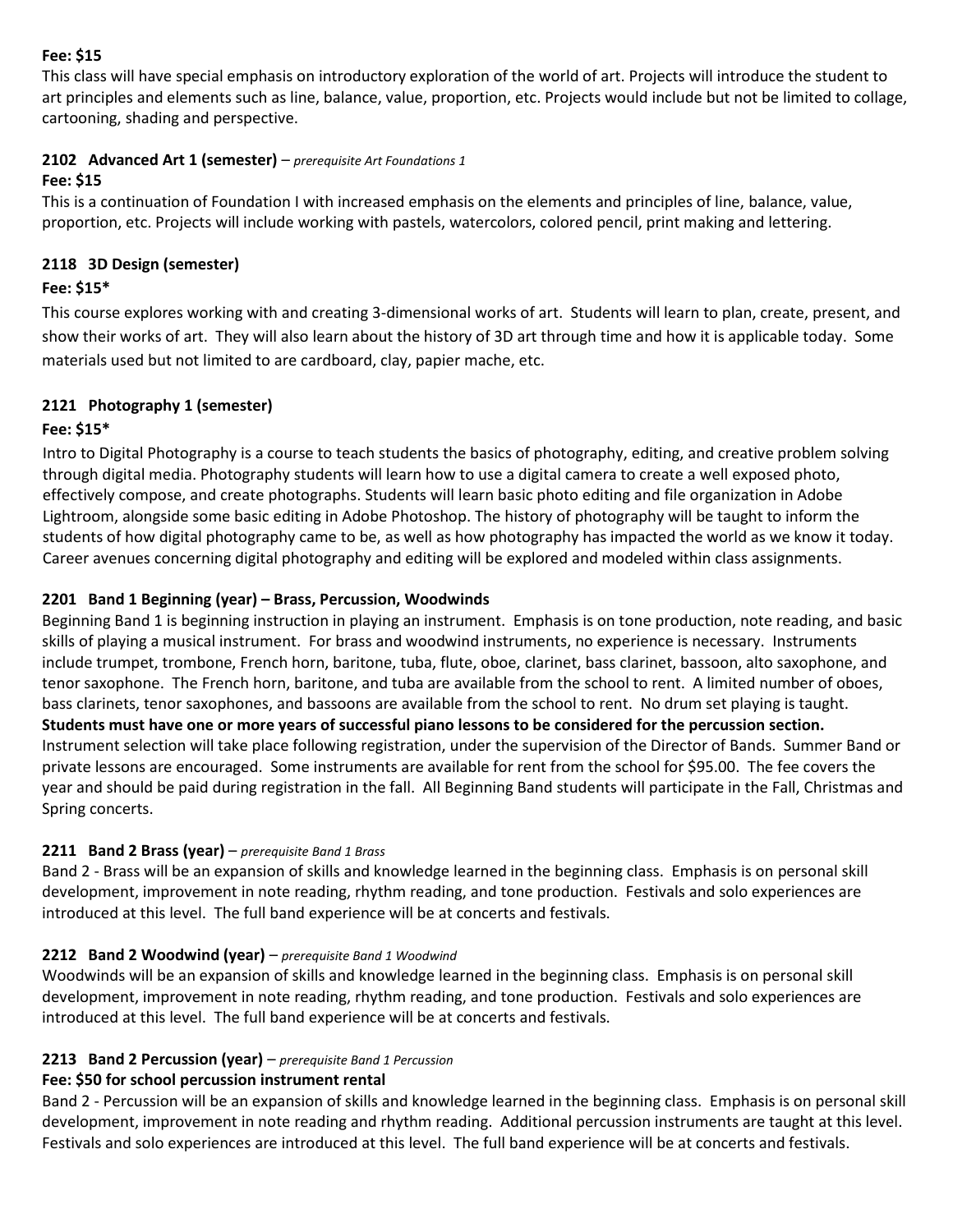# **2214 Jazz Band (year) – By Audition Only**

## **Fee: TBD**

Jazz Band is a class designed for students who want to explore music more fully. Emphasis will be placed on listening skills, music theory, jazz scales, jazz articulations, and improvisation. Students will have performances throughout the year and will play at other special events. Students enrolled in Jazz Band must also be enrolled in another full-year music class.

## <span id="page-7-0"></span>**2307 Choir 2 Concert Choir (semester)**

This course will emphasize proper vocal technique in a four part voice setting, along with the basics of music theory. Students will develop active listening skills and an appreciation for a variety of genres. Students will learn to sing accurately by reading music notation, producing acceptable tones, using proper diction and responding to the interpretations of the music.

## **2310 Choir 3 Women's Chorus (year) – By Audition Only**

Women's Chorus is a choral ensemble for Soprano, Second Soprano, and Alto voices. It provides students with the opportunity to perform choral music. This ensemble studies a variety of musical styles. To audition for this choir, please contact Miss Jenks.

# **2310 Choir 3 Chamber Choir (year) – By Audition Only**

This course is an auditioned 9th grade course where students will learn about proper vocal technique and performing skills. It will help those students who desire to enhance their musical abilities and be useful to those interested in auditioning for high school choir. Chamber Choir will focus on passionate and enthusiastic music from many genres such as jazz, classical, musical theatre, and more. As a group, students will have the opportunity to travel and compete in choir competitions such as Solo and Ensemble and Concert Choir Festival. If interested in Chamber Choir, come prepared and excited to participate in a unique and rewarding musical experience.

## **2316 Music Exploration (semester)**

Music Exploration is an introduction to music. covering basic concepts of music from classical to rock/pop music. Concepts learned will include the history and development of music, instruments, basic music theory fundamentals, listening, performing, analyzing and creating music, and exploring career possibilities. We will be learning these concepts using music that you know and enjoy, and also introduce you to new varied types of music all in a fun safe awesome class!!

## <span id="page-7-1"></span>**2405 Orchestra 1 (year)**

<span id="page-7-2"></span>This course is for all students who want to learn, or continue learning a stringed instrument: violin, viola, cello, and bass. Students who have participated in the Davis County Elementary Strings program during sixth grade or have taken at least six months of private instruction on a string instrument can register for this class. Students who have no prior string experience are welcome to participate, but must contact the Orchestra Instructor for acceptance into the class. Framework for this class follows the Utah Music Core Curriculum and the National Standards for the Arts Education. Emphasis will be placed on note reading, listening, proper positioning, creating, evaluation, and performance.

## **2406 Orchestra 2 (year)** – *prerequisite Orchestra 1*

<span id="page-7-3"></span>Intermediate orchestra is intended to be a continuing course for students who have completed at least two years in an orchestra program, or who have had at least two years of private string instruction. Students who have not completed this requirement may not register for this class without prior consent from the orchestra instructor. This class is primarily a performance class with several opportunities to perform individually and as a group. The group will participate in several community concerts and in adjudicated festivals throughout the year.

## **2502 Theater 1 (semester)**

Students learn the basics of acting through improvisation, character, voice, and movement, through scene work and group activities. They are introduced to technical theatre including set, lighting, sound, costume, and make-up. This is a participation class where you are interacting with classmates as an ensemble, working with partners, and moving every day. Much of your grade is based on participation. This class does small scene presentations in class but does not produce a play.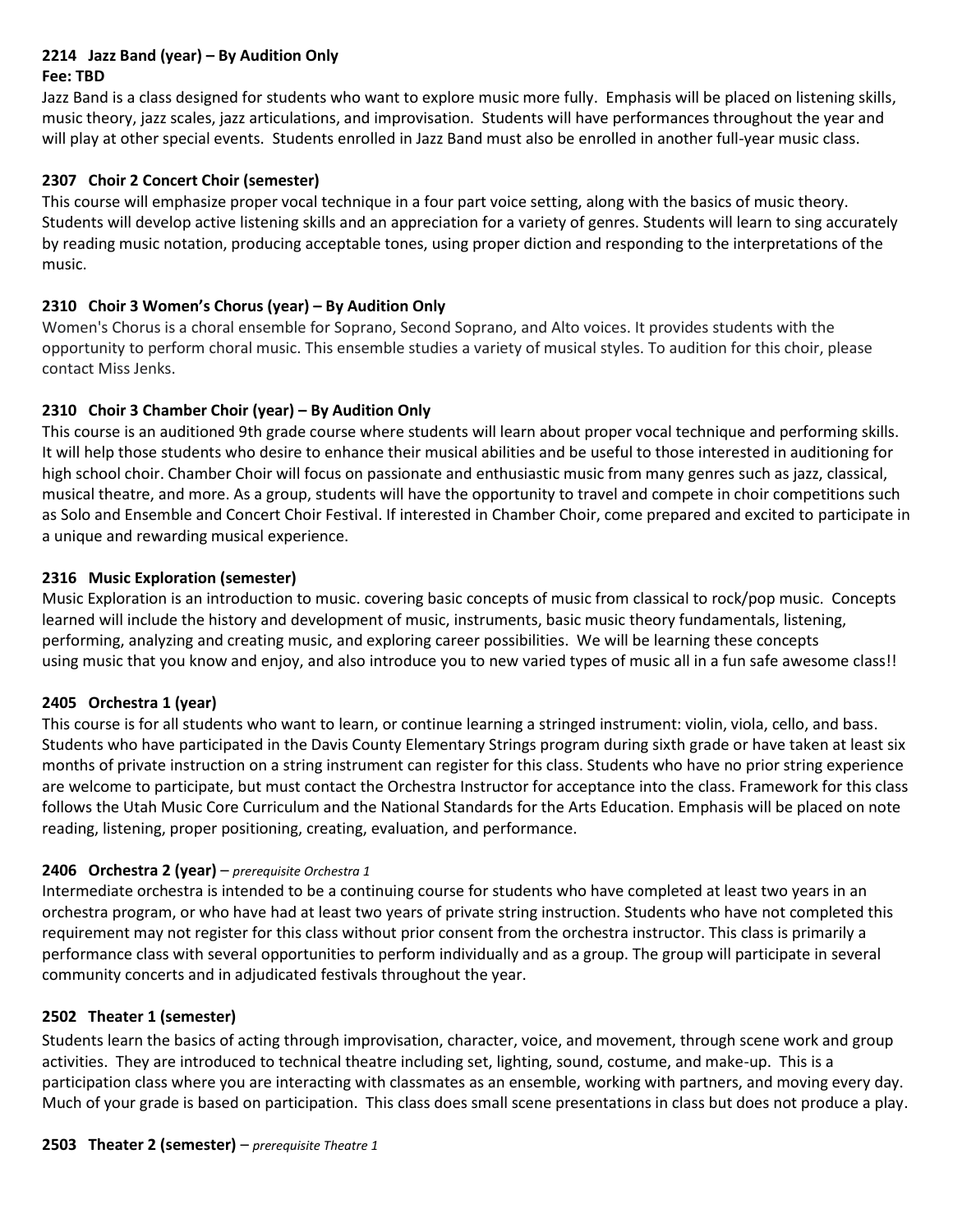Students continue building on what was learned in Theatre 1 diving deeper into character and scene work with a focus more on acting. Students work on plot and structure in a scene, are introduced to script writing, work on and memorize a monologue, continue building ensemble, and are taught how to audition for a show. Students produce a one-act play at the end of the semester.

*Back to Course List*

# **MATHEMATICS**

## <span id="page-8-1"></span><span id="page-8-0"></span>**5100 Math 8 (year)**

Instruction will focus on four critical areas: (1) formulating and reasoning about expressions and equations, including modeling an association in bivariate data with a linear equation, and solving linear equations and systems of linear equations; (2) grasping the concept of a function and using functions to describe quantitative relationships; (3) analyzing two-and three dimensional space and figures using distance, angle, similarity, and congruence, and understanding and applying the Pythagorean Theorem; (4) operations with rational and irrational numbers.

## **5101 Grade 8 Math Extension (year)**

This class is designed to give students extra support for their regular math class. Class time will be used to reteach and clarify concepts taught the day before. We will work together to complete and review homework assignments. In-class activities and practice will be used to reinforce math concepts, but no additional homework will be given. **Students can be referred by teachers but are placed in this class by administration and counselors.** There is limited space in this class, so we use a variety of data sources to determine which students need this class the most before placing students in it.

## **5105 Honors Math 8 (year)**

This course will cover the four critical areas listed in 8th Grade Mathematics Course and add extra topics and concepts that would interest an advanced middle school student. Some examples of the extra topics include but aren't limited to: 3 dimensional graphing, graph theory, concepts of fair division and apportionment, sets and set notation, voting methods, and matrices. Concepts will be explored in greater depth with increased use of contextual situations. This course will have increased rigor and advanced content that will challenge the minds of high ability students.

# **5205 Honors Secondary Math 1 Accelerated (year)**

<span id="page-8-2"></span>*(This class is only for 8th graders who have shown proficiency in the Accelerated Math Program in 7th grade.)* This will cover all of the concepts in the Secondary Mathematics I course. Concepts will be explored in greater depth with increased use of contextual situations. In addition, it will include concepts dealing with vectors and quantities of vectors and matrix operations and their applications. This course will include elements that will prepare students to take calculus in high school. This course will have increased rigor and advanced content that will challenge the minds of high ability students.

*Back to Course List*

PHYSICAL EDUCATION / HEALTH One course required in 7<sup>th</sup> or 8<sup>th</sup> grade

## <span id="page-8-4"></span><span id="page-8-3"></span>**1000 Health Education (semester)**

<span id="page-8-5"></span>A course to help students become aware of a complete idea of health. This idea includes physical, mental and social health. Physical health is about yourself and how you handle relationships. To make the best decisions you need sound accurate information and how to apply this information to your own life. The following areas will be covered in the course, mandated by state law: alcohol, tobacco, drugs, STDs, physical changes of adolescence, human reproduction, fetal development, the family unit, and decision making.

**1021 Fitness 8 (semester) PE Uniform: \$10**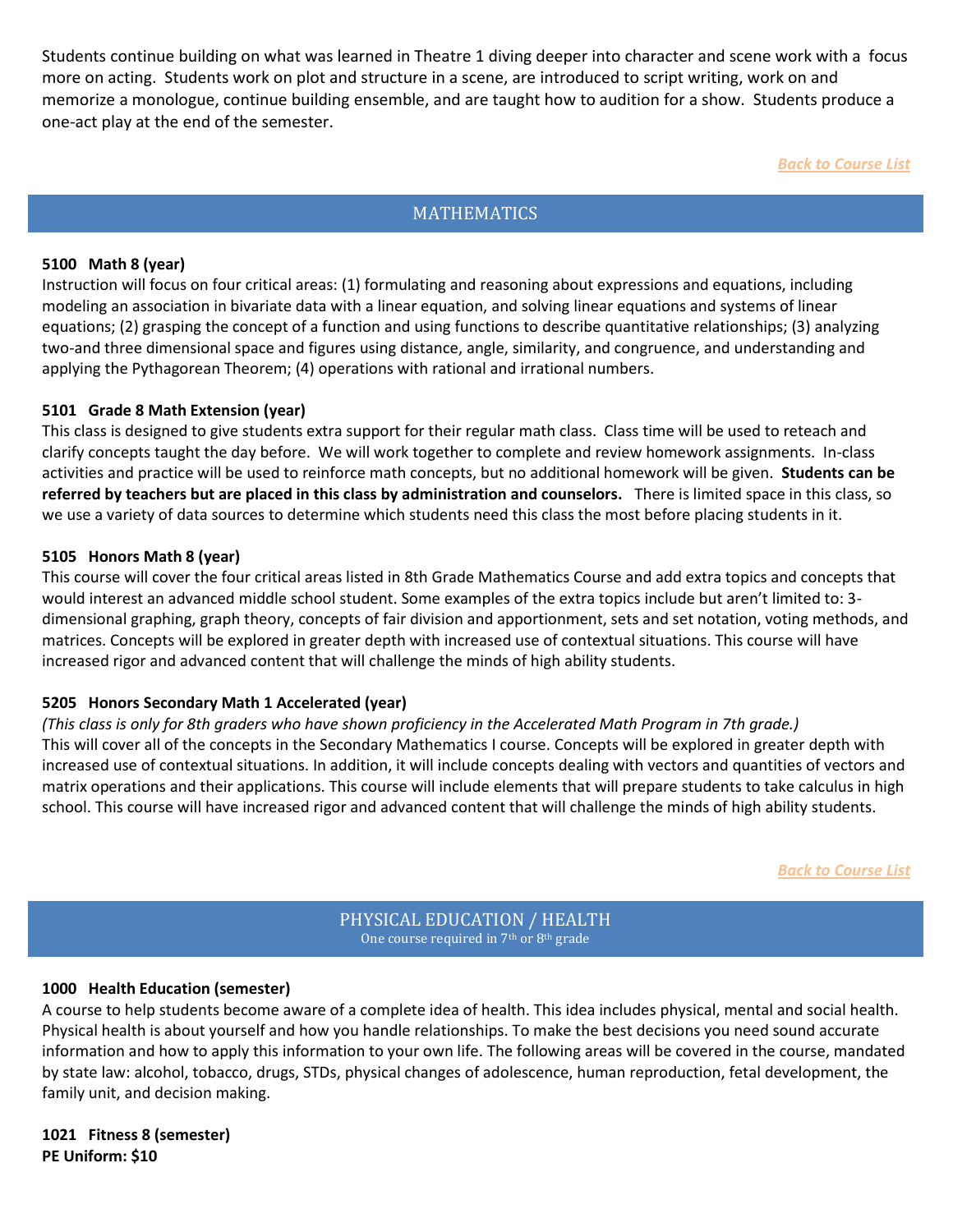<span id="page-9-0"></span>Students in level 8 will develop lifetime attitudes regarding physical activity and healthy lifestyles. The movement and fitness curriculum is based upon the assumptions that (1) skill development is ongoing and progressive, (2) lifetime activity attitudes that are best internalized by continued practice, (3) students need to incorporate principles of fitness into their daily lives. The program is a sequence of experiences in several activities to challenge all ability levels. It focuses on social interaction and cognitive learning, as well as skill development, with progressive levels of difficulty.

## **1021 Fitness 8 Basketball (semester)**

## **PE Uniform: \$10**

This course is for all levels of basketball player, from novice to advanced, who want to improve their skills. The class consists of learning basic basketball skills, strategy, and knowledge. By the end of this course students will be able to apply those skills, strategies, and knowledge to a full-length basketball game.

## **1041 Yoga/Zumba/Aerobics (semester)**

This class will teach the importance of flexibility, stress relief, health, and physical fitness. This class with focus on different types of Aerobic and cardiovascular workouts. Studies indicate that yoga can help reduce high levels of cholesterol and help prevent heart disease. Zumba and aerobics involve high levels of a cardiovascular workout, dance and muscle building.

*Back to Course List*

# **SCIENCE**

## <span id="page-9-2"></span><span id="page-9-1"></span> **6100 Science 8 (year) Lab Fee: \$10**

Integrated Science 8 focuses on matter and energy in nature. Students will explore how matter is arranged and how substances store and transfer energy, which can cause them to interact physically and chemically, provide energy to living organisms, or be harnessed and used by humans. Matter and energy cycle and change in ecosystems through processes that occur during photosynthesis and cellular respiration. Additionally, substances that provide a benefit to organisms, including humans, are unevenly distributed on Earth due to geologic and atmospheric systems. Some resources form quickly, allowing them to be renewable, while other resources are nonrenewable. Evidence reveals that Earth systems change and affect ecosystems and organisms in positive and negative ways.

# **6101 Honors Science 8 (year)**

# **Lab Fee: \$10**

Integrated Science 8 focuses on matter and energy in nature. Students will explore how matter is arranged and how substances store and transfer energy, which can cause them to interact physically and chemically, provide energy to living organisms, or be harnessed and used by humans. Matter and energy cycle and change in ecosystems through processes that occur during photosynthesis and cellular respiration. Additionally, substances that provide a benefit to organisms, including humans, are unevenly distributed on Earth due to geologic and atmospheric systems. Some resources form quickly, allowing them to be renewable, while other resources are nonrenewable. Evidence reveals that Earth systems change and affect ecosystems and organisms in positive and negative ways. Honors Students are required to participate in a Science Experimental Project during terms 1 and 2 in preparation for participation in the district STEM Fair. The project topic will be student selected with teacher approval. The work is done at home with check points throughout both terms.

*Back to Course List*

# SOCIAL STUDIES

## <span id="page-9-4"></span><span id="page-9-3"></span>**4510 US History (year)**

This course will center on the development of the United States from the exploration and colonization of North America to the development of the Western U.S. to 1890. The cause and effect of events on the beliefs and attitudes of American citizens and the contributions of the various national, religious, ethnic, and gender groups will be analyzed. Students will focus on improving their skills in the areas of writing, research, organizing and analyzing information.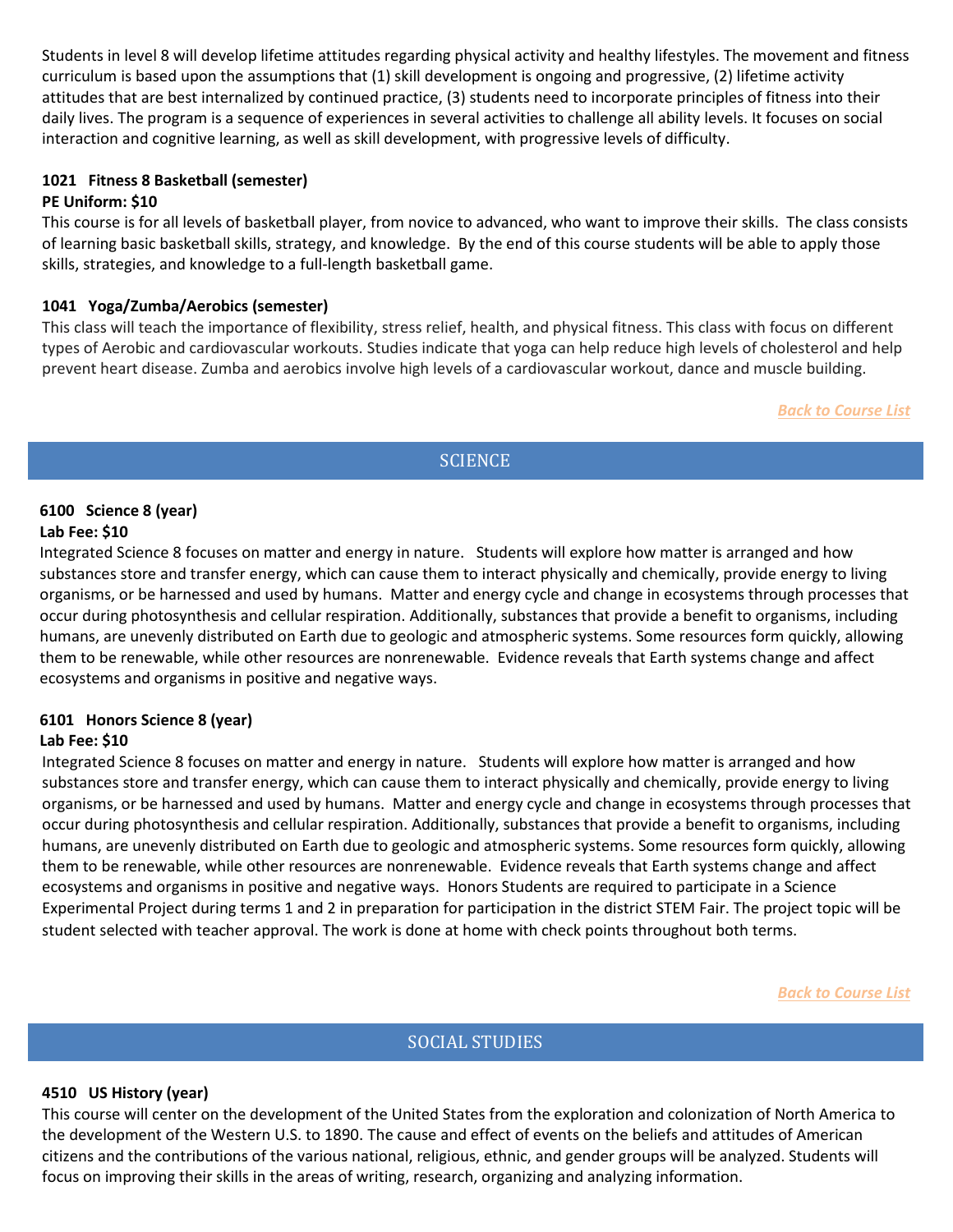## **4514 Honors US History (year)**

Focusing on depth and breadth, U.S. History Honors students will demonstrate their knowledge of U.S. History through written and verbal communication. Research methods and reliable resources will be discussed specific to historical topics. By studying current events, students will be better prepared to recognize historical patterns. Students will have the opportunity to present a personal history and to record an oral history. Students will analyze and articulate the difference between cause, effect and events leading to major wars and battles. In addition, students will keep a weekly reflection journal by recording meaningful knowledge gained and its relevance to historical events.

*Back to Course List*

# WORLD LANGUAGES

<span id="page-10-0"></span>*If a student earns an A or B in a level 1 or 2 language class, it fulfills the World Language requirement for the University of Utah. Classes can be taken grades 7 through 12 to fulfill the previously mentioned requirement. No other university in Utah requires world language for admittance. The state*  sponsored Utah Promise Scholarship requires two years of a foreign language in grades  $9 - 12$ . Language courses, like any other instructional course, *cannot be retaken unless recommended by teacher.*

# <span id="page-10-1"></span>**3110 Spanish 1 (year)**

# **Recommended: Average to above average skills in English reading and writing.**

<span id="page-10-2"></span>What do you want to do when you grow up? No matter what it is, knowing a second language can be very helpful especially if that language is Spanish. Join us as we embark on a great adventure, learning about the language and culture of the Spanish-speaking world. Hear it, speak it, read it and write it in a supportive environment using many different methods and activities. ¡Viva el español!

## **3120 Spanish 2 (year)** – *prerequisite Spanish 1*

## **Recommended: Average to above average skills in English reading and writing.**

<span id="page-10-3"></span>Second year Spanish takes up where the first year left off. By the end of this year students should be able to carry on basic conversations on several topics, building on their knowledge from the previous year. Students will be able to show off skills in creative ways using stories, games, and activities. Students will continue to broaden cultural horizons as they learn about the people and places where Spanish is spoken. Students are also eligible to participate in the BYU Language Fair this year. ¡Vamos!

## **3242 H DLI French 4 (year)**

## <span id="page-10-5"></span>**Limited: French Immersion Students Only**

This course continues the development of speaking, listening, reading, and writing skills. Authentic resources are used to reach proficiency goals and to teach grammar and expand vocabulary. Culture and geography of the target culture are taught through printed and audio texts as well as class discussions and projects.

# **3235 DLI French Culture/Media (semester)**

## **Limited: French Immersion Students Only**

French Culture and Media is designed as a single semester companion course to French DLI. Students will study the related 6 thematic units of DLI and in addition incorporate French culture and media using a wide range of technological resources. This course has strong elements of Pre-Advanced Placement methodology and is considered preparatory to the AP French Course that will be offered in the 9th grade.

# **3335 DLI Chinese Culture/Media (semester)**

# **Limited: Chinese Immersion Students Only**

<span id="page-10-4"></span>The Culture & Media course builds skills in cultural-linguistic competencies necessary for successful communication with native speakers. Students utilize media and authentic texts to learn about the diverse cultural products, practices, and perspectives of countries. The topics and task for the  $7<sup>th</sup>$  and  $8<sup>th</sup>$  grade years, along with careful support for students to reach proficiency targets, lead intentionally to the Chinese AP Language & Culture course content.

# **3342 H DLI Chinese 4 (year) Limited: Chinese Immersion Students Only**